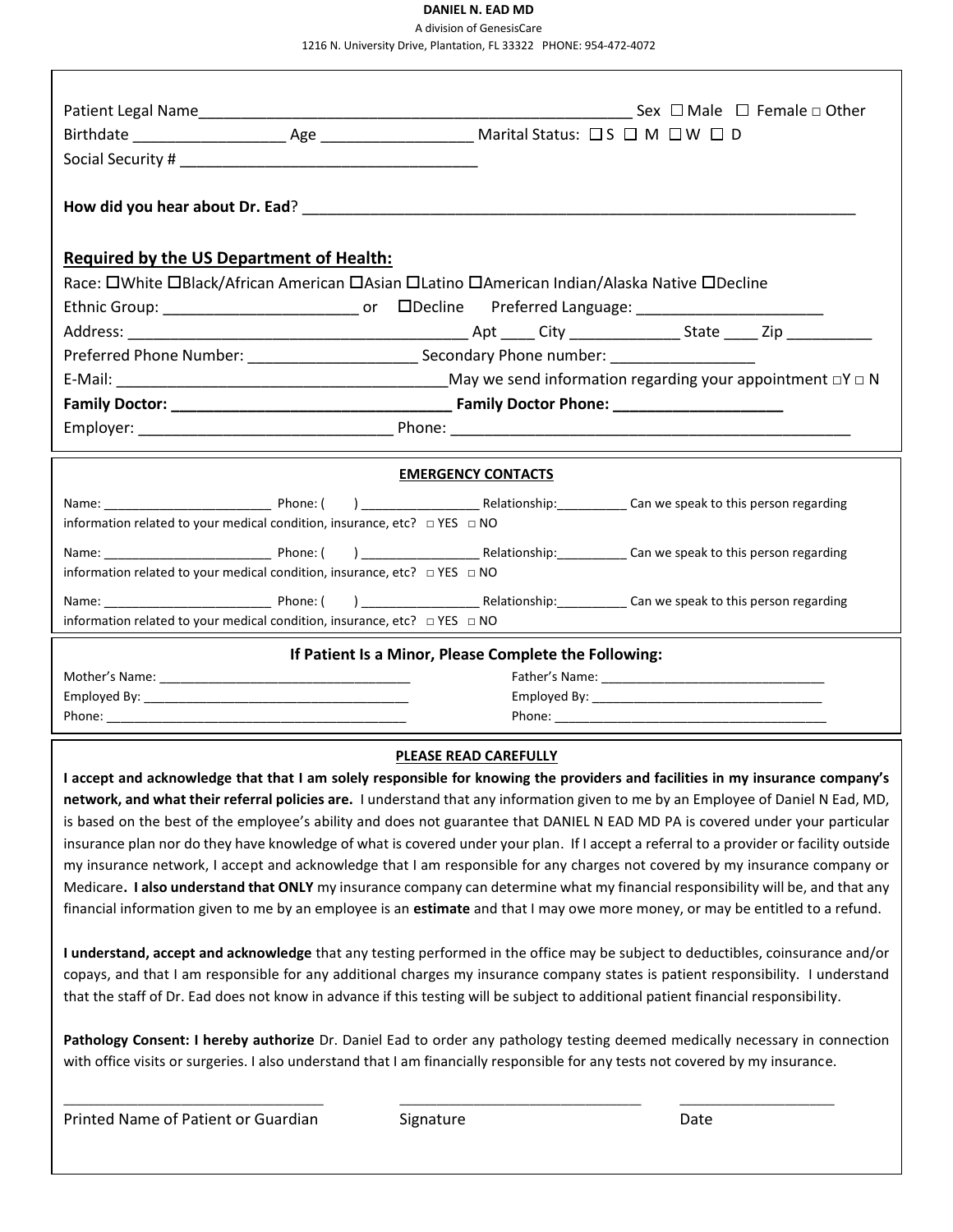|                                                                                                                       | PHARMACY NAME REQUIRED_____________________PHARMACY PHONE REQUIRED:____________________                                                                                                                                                                                                                                                                                                                                                                                                                                                    |
|-----------------------------------------------------------------------------------------------------------------------|--------------------------------------------------------------------------------------------------------------------------------------------------------------------------------------------------------------------------------------------------------------------------------------------------------------------------------------------------------------------------------------------------------------------------------------------------------------------------------------------------------------------------------------------|
|                                                                                                                       |                                                                                                                                                                                                                                                                                                                                                                                                                                                                                                                                            |
|                                                                                                                       |                                                                                                                                                                                                                                                                                                                                                                                                                                                                                                                                            |
|                                                                                                                       | Where is problem located? _____________How long has it been going on? ________How bad on a scale of 1 to 10? ________                                                                                                                                                                                                                                                                                                                                                                                                                      |
|                                                                                                                       | Are your symptoms constant or intermittent? ___________What makes your symptoms better or worse? _____________                                                                                                                                                                                                                                                                                                                                                                                                                             |
| Are you presently having any of the following Urological symptoms:                                                    |                                                                                                                                                                                                                                                                                                                                                                                                                                                                                                                                            |
| <b>Blood in Urine</b><br>Leakage of Urine/incontinence _______ Urgency<br>________ Straining to Urinate<br>Groin Pain | <b>Example 1</b> Burning on urination<br><b>Example 1 Frequency of Urination</b><br>Getting up at night to urinate<br>______ Abdominal Pain<br>_______ Flank Pain<br>Genital pain<br>_______ Fever or chills                                                                                                                                                                                                                                                                                                                               |
| <b>List all medical conditions (Circle):</b>                                                                          |                                                                                                                                                                                                                                                                                                                                                                                                                                                                                                                                            |
|                                                                                                                       | Diabetes-Hypertension-Cholesterol-Hypothyroidism-Coronary Artery Disease-Arthritis-Atrial Fibrillation-Stroke                                                                                                                                                                                                                                                                                                                                                                                                                              |
|                                                                                                                       | Hernia Repair - Gallbladder - Appendectomy - Cardiac Stent - Tonsillectomy - Knee surgery - Kidney stone surgery - Hip surgery -<br>Pacemaker - Cataract - Vasectomy - Circumcision - TURP - Coronary Artery Bypass Graft - C Section - Hysterectomy<br><b>FAMILY HISTORY:</b> Does anyone in your family have a history of $\Box$ prostate cancer, $\Box$ kidney cancer or $\Box$ bladder cancer?<br>SOCIAL HISTORY Are you married? Yes / No Do you have children? Yes / No How many?<br>□ Yes □ No Alcohol: □ Yes □ No Your Occupation: |
| Smoking:                                                                                                              |                                                                                                                                                                                                                                                                                                                                                                                                                                                                                                                                            |
| Do you have any of the following complaints today? (Please circle)                                                    |                                                                                                                                                                                                                                                                                                                                                                                                                                                                                                                                            |
| $Yes$ No<br>Palpitations<br>Fever                                                                                     | Muscle aches<br>Yes No<br>Yes No                                                                                                                                                                                                                                                                                                                                                                                                                                                                                                           |
| Weight loss<br>$Yes$ No $\_\_$                                                                                        | Shortness of breathYes___No____<br>Skin rash<br>Yes No                                                                                                                                                                                                                                                                                                                                                                                                                                                                                     |
| Visual changes<br>Diarrhea<br>Yes No                                                                                  | Yes No<br>Dizziness<br>Yes No                                                                                                                                                                                                                                                                                                                                                                                                                                                                                                              |
| $Yes$ No $\_\_$<br>Constipation<br>Hearing changes                                                                    | Headaches<br>Yes No                                                                                                                                                                                                                                                                                                                                                                                                                                                                                                                        |
| Sore throat<br>Yes No                                                                                                 | Nausea/Vomiting Yes No<br>Abnormal bleeding Yes No                                                                                                                                                                                                                                                                                                                                                                                                                                                                                         |
| Chest pain<br>$Yes$ No_____<br>Joint pain                                                                             | Swollen glands<br>Yes No<br>Yes No                                                                                                                                                                                                                                                                                                                                                                                                                                                                                                         |
| Office use only: HPI                                                                                                  | <b>FEMALE:</b><br><b>MALE:</b><br>Office Use Only: Obese /<br><b>Office Use Only:</b> Obese / Overweight/Normal<br>Overweight/Normal weight<br>weight<br>Penis Lesion Y/N; Circumcised Y/N<br><b>External Normal Y/N;</b><br>Scrotum: Rash Y/N, Hydrocele Y/N<br>Cystocele Y/N<br>Varicocele Y/N<br><b>Uretheral Meatus Ample Y/N</b><br>Testis; Mass Y/N;<br>Bimanual Exam: Mass Y/N                                                                                                                                                      |

\_\_\_\_\_\_\_\_\_\_\_\_\_\_\_\_\_\_\_\_\_\_\_\_\_\_\_\_\_\_\_\_\_\_\_\_\_\_\_\_\_\_\_\_\_\_\_\_\_\_ \_\_\_\_\_\_\_\_\_\_\_\_\_\_\_\_\_\_\_\_\_\_\_\_\_\_\_\_\_\_\_\_\_\_\_\_\_\_\_\_\_\_\_\_\_\_\_\_\_\_

| 16343. IVIQJJ 1714.                     |
|-----------------------------------------|
| Epididymis Cyst Y/N                     |
| <b>DRE:</b> Smooth Y/N Nodule Y/N; Size |
| Symmetric Y/N; Tender Y/N               |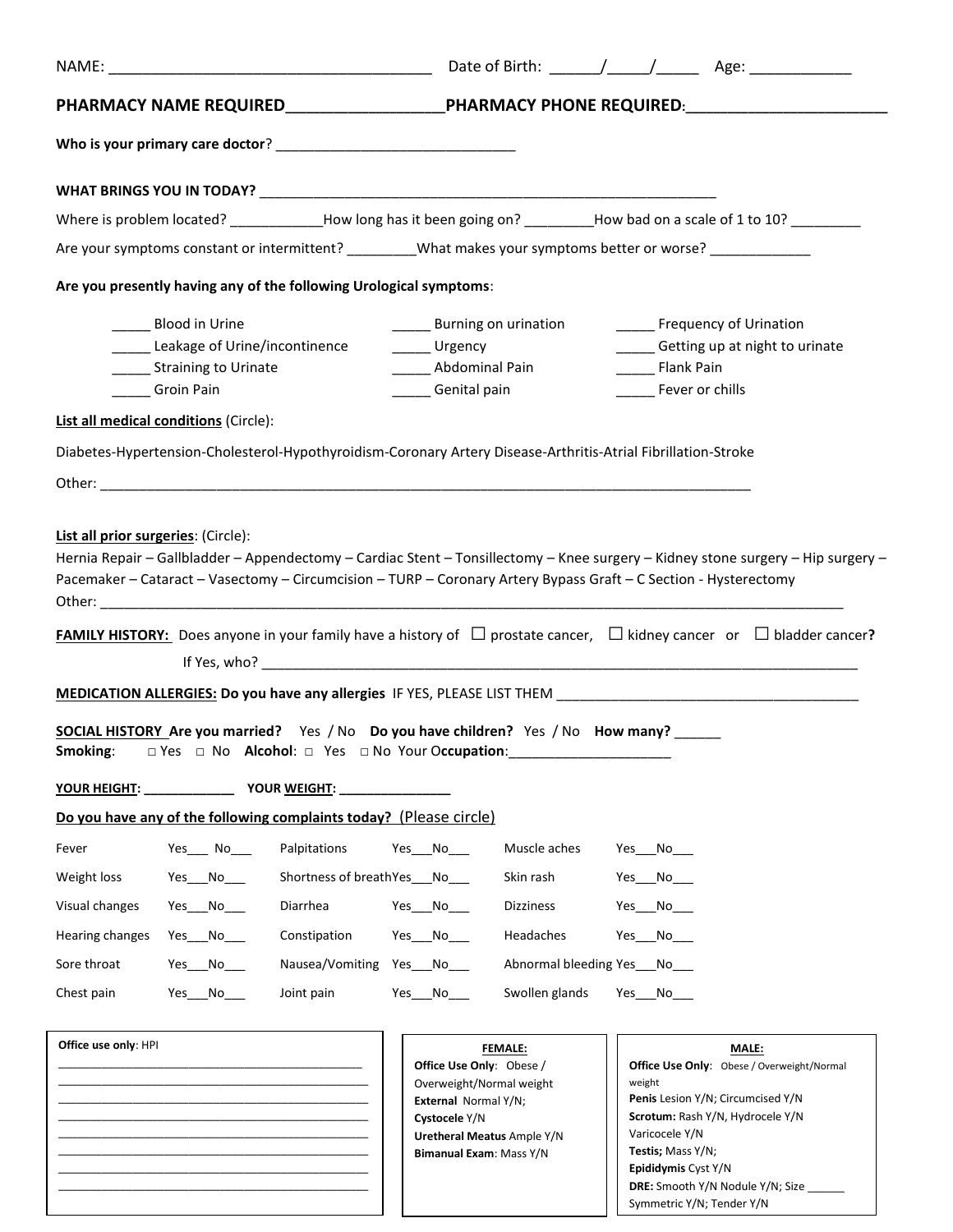## **CURRENT MEDICATIONS -**

| <b>Patient Nar</b> | ________ |  |                      |  |                                                                                                    |  |     |     |  |
|--------------------|----------|--|----------------------|--|----------------------------------------------------------------------------------------------------|--|-----|-----|--|
|                    |          |  |                      |  |                                                                                                    |  |     |     |  |
|                    | .        |  | $\sim$ $\sim$ $\sim$ |  | المستحدث والمستحدث والمستحدث والمستحدث والمستحدث والمستحدث والمستحدث والمستحدث والمستحدث والمستحدث |  | . . | . . |  |

**Are you currently taking any medication? No**\_\_\_\_\_ **Yes** \_\_\_\_\_ If yes please list all medications below and **include over the counter medication(s and any dietary, herbal or vitamin supplements)** This office may import current filled medications from your pharmacy.

\_\_\_\_\_\_\_\_\_\_\_\_\_\_\_\_\_\_\_\_\_\_\_\_\_\_\_\_\_\_\_\_\_\_\_\_\_\_\_\_\_\_\_\_\_\_\_\_\_\_\_\_\_\_\_\_\_\_\_\_\_\_\_\_

| <b>Medication Name</b> | <b>Dosage</b> | <b>HOW DO YOU TAKE YOUR</b> | <b>Frequency (how</b> | <b>OFFICE COMMENTS (Changes, Stop</b> |
|------------------------|---------------|-----------------------------|-----------------------|---------------------------------------|
|                        |               | <b>MEDICATION?</b>          | often)                | date etc.)                            |
|                        |               | <b>Circle One</b>           |                       |                                       |
|                        |               | By Mouth / Injection        |                       |                                       |
|                        |               | Topical / Other______       |                       |                                       |
|                        |               | By Mouth / Injection        |                       |                                       |
|                        |               | Topical / Other______       |                       |                                       |
|                        |               | By Mouth / Injection        |                       |                                       |
|                        |               | Topical / Other             |                       |                                       |
|                        |               | By Mouth / Injection        |                       |                                       |
|                        |               | Topical / Other______       |                       |                                       |
|                        |               | By Mouth / Injection        |                       |                                       |
|                        |               | Topical / Other             |                       |                                       |
|                        |               | By Mouth / Injection        |                       |                                       |
|                        |               | Topical / Other_____        |                       |                                       |
|                        |               | By Mouth / Injection        |                       |                                       |
|                        |               | Topical / Other_____        |                       |                                       |
|                        |               | By Mouth / Injection        |                       |                                       |
|                        |               | Topical / Other______       |                       |                                       |
|                        |               | By Mouth / Injection        |                       |                                       |
|                        |               | Topical / Other_____        |                       |                                       |
|                        |               | By Mouth / Injection        |                       |                                       |
|                        |               | Topical / Other______       |                       |                                       |
|                        |               | By Mouth / Injection        |                       |                                       |
|                        |               | Topical / Other______       |                       |                                       |
|                        |               | By Mouth / Injection        |                       |                                       |
|                        |               | Topical / Other_____        |                       |                                       |
|                        |               |                             |                       |                                       |

Are you **allergic** to any medications? **No**\_\_\_\_\_ **Yes** \_\_\_\_\_ **If yes, please list**:\_\_\_\_\_\_\_\_\_\_\_\_\_\_\_\_\_\_\_\_\_\_\_\_\_\_\_\_\_\_\_\_\_\_\_\_\_\_

**Patient Signature:\_\_\_\_\_\_\_\_\_\_\_\_\_\_\_\_\_\_\_\_\_\_\_\_\_\_\_\_\_\_\_\_\_\_\_\_Date:\_\_\_\_\_\_\_\_\_\_\_\_\_\_ (Signature Required)** 

the control of the control of the control of the control of the control of

#### **FOR OFFICE USE ONLY – Please do not write below this line**

Above list reviewed with patient with any changes noted, dated and initialed to the right**.**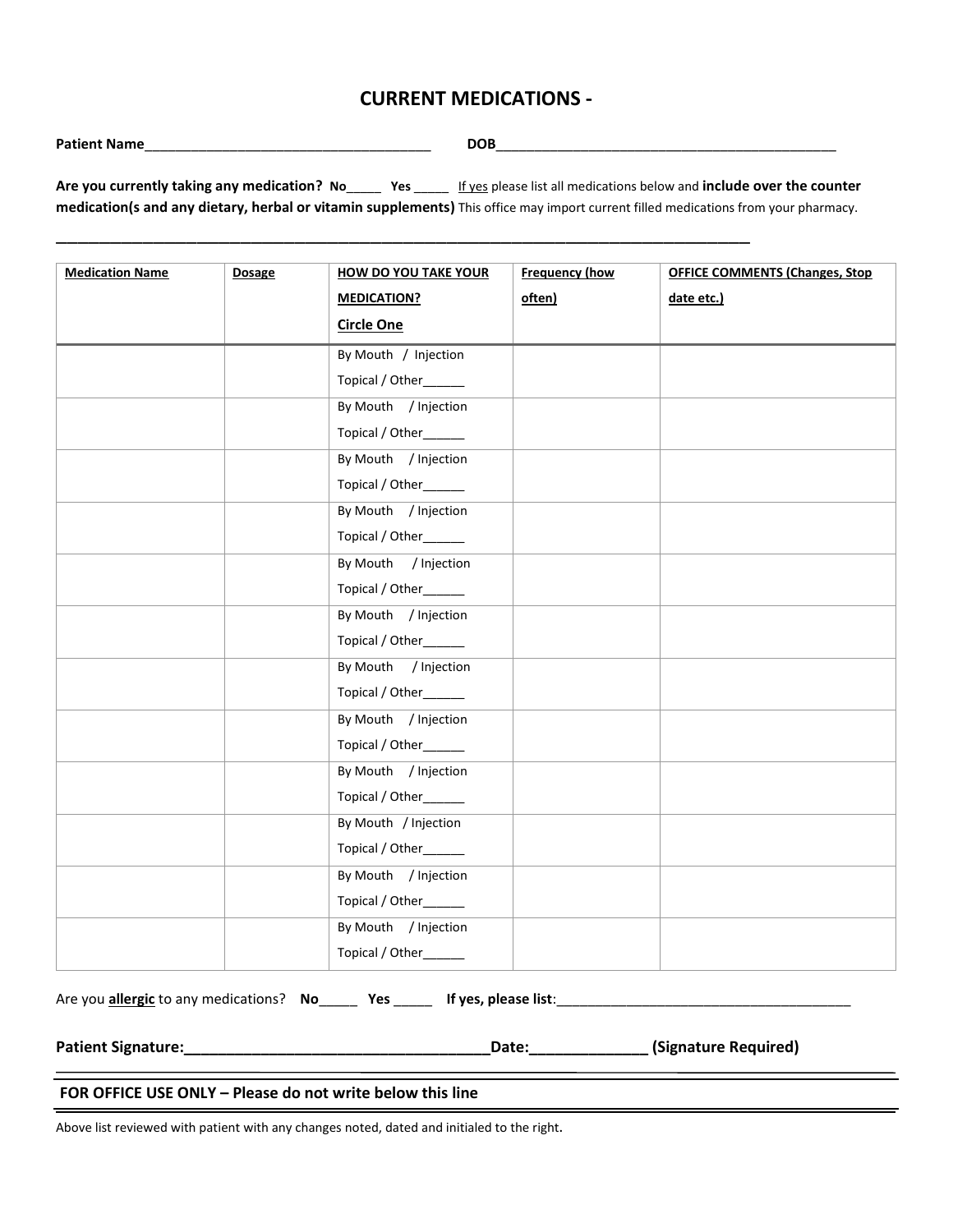## **PATIENT MANDATORY QUESTIONAIRRE – PLEASE COMPLETE EACH SECTION OF EACH QUESTION IN ITS ENTIRETY IF IT APPLIES TO YOU**

|                                                                          | 1. <b>EVERYONE</b> - Do you currently use any type of tobacco products? Yes _____ No _____                    |                                   |
|--------------------------------------------------------------------------|---------------------------------------------------------------------------------------------------------------|-----------------------------------|
| 2. If you are <b>65 years or older:</b>                                  |                                                                                                               |                                   |
|                                                                          | a. Do you have an Advanced Care Plan or Living Will? _____Yes ______ No                                       |                                   |
|                                                                          | b. Do you have a Medical Surrogate? ______Yes _____NO (This cannot be a Health Insurance Plan)                |                                   |
|                                                                          |                                                                                                               |                                   |
|                                                                          | IF No, would you like to discuss an Advance Care Plan or Medical Surrogate with your provider? Yes ___ No ___ |                                   |
|                                                                          | 3. WOMEN between the ages of 50-75, please answer the following                                               |                                   |
| Never had a mammogram                                                    |                                                                                                               |                                   |
|                                                                          |                                                                                                               |                                   |
| FOR OFFICE USE ONLY - Please do not write below this line                |                                                                                                               |                                   |
|                                                                          | Patient unable to provide a copy of Advance Care Plan today. Patient asked to provide copy at next visit.     |                                   |
| answered and advised to follow-up with Primary Care Physician as needed. | Patient provided information on Advanced Care Plan and Medical Surrogate, questions if any were               |                                   |
|                                                                          | Verbally counseled patient on tobacco cessation during today's visit.                                         |                                   |
|                                                                          |                                                                                                               |                                   |
|                                                                          |                                                                                                               | _Date____________________________ |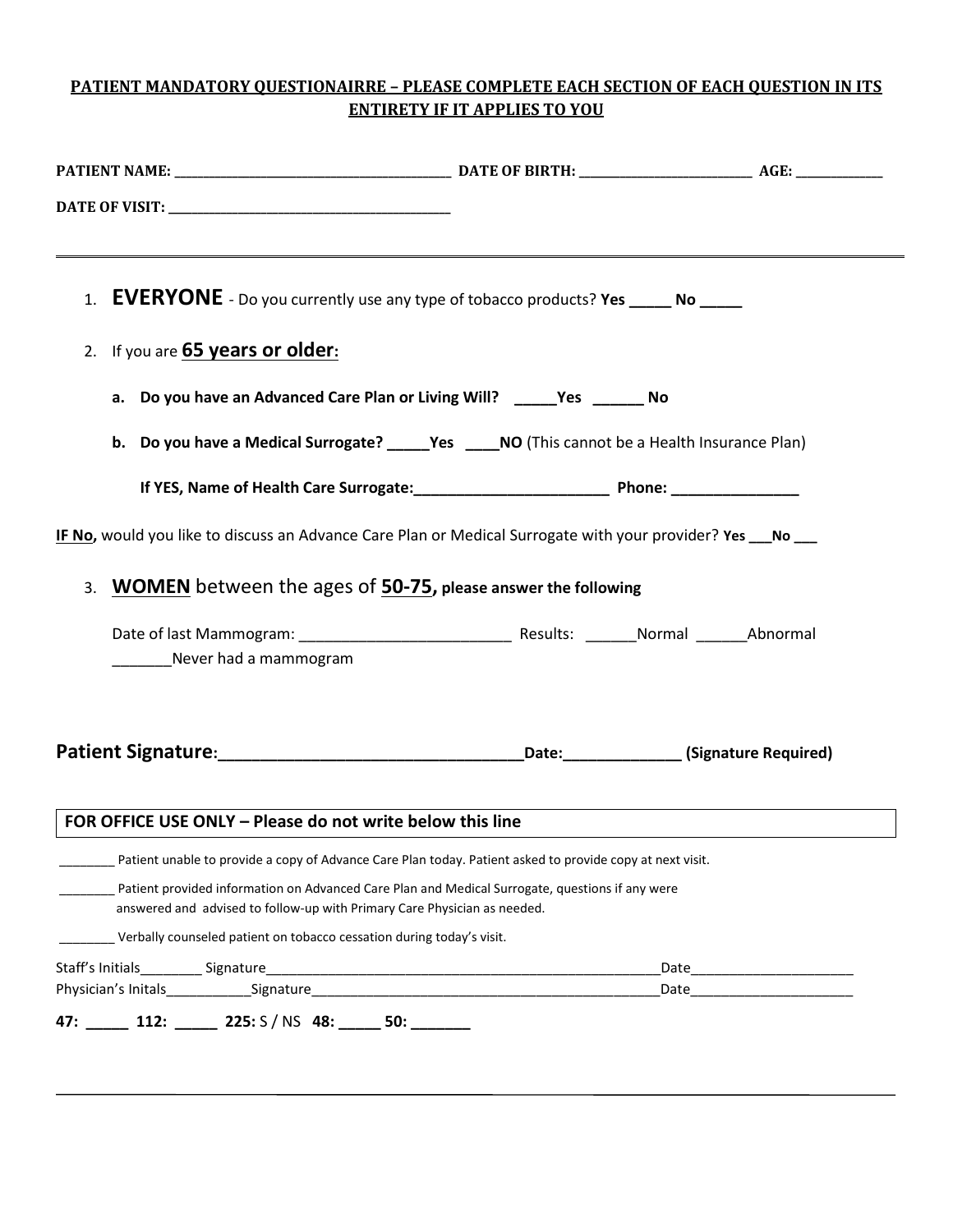**Daniel N. Ead, M.D., F.A.C.S. Diplomate, American Board of Urology A Division of GenesisCare**

 Plantation, FL 33322 1216 N. University Drive Phone: (954) 472-4072 Fax: 844-749-9804

# RADIOLOGY / LAB RESULT POLICY

Patient Name: \_\_\_\_\_\_\_\_\_\_\_\_\_\_\_\_\_\_\_\_\_\_\_\_\_\_\_ Date of Birth: \_\_\_\_\_\_\_\_

I understand that Dr. Daniel Ead may order lab work or radiology studies on my behalf as part of my urological care. I understand that it is **MY RESPONSIBILITY** to have the requested tests as well as follow up in the office to receive my test results. Radiology and biopsy results **will not** be given over the phone. Thank you.

 $Date:$ 

Patient Signature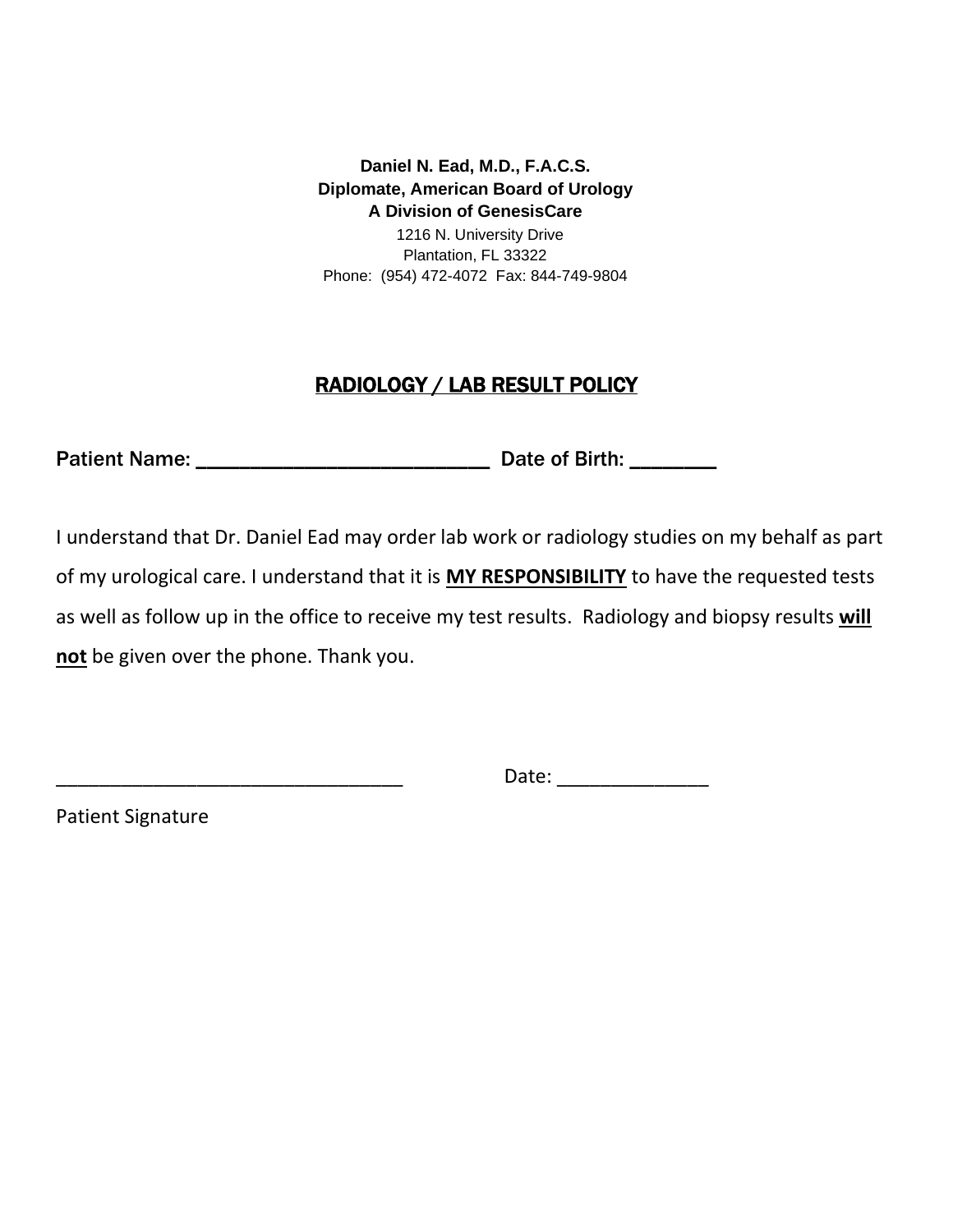# **PATIENT PERMISSION TO COMMUNICATE INFORMATION WITH DESIGNATED INDIVIDUALS (WHO CAN WE TALK TO?)**

Our physicians and staff know that communicating with you about your healthcare is important. By completing this form, you give us permission to provide messages, and/or discuss information about your healthcare with the individuals designated below. I understand that I may cancel or update this information at any time by notifying a representative of the physician office.

1. **I give permission** to allow physicians and staff to discuss relevant medical, billing, and insurance information with the individuals listed below (examples, spouse, relatives, friend, etc.). I understand that my healthcare provider will use professional judgment to determine what information about my healthcare may be discussed with the designated individuals below\*.

| Involved Individual                      | Relationship to Patient                                                                                               | <b>Phone Number</b> |
|------------------------------------------|-----------------------------------------------------------------------------------------------------------------------|---------------------|
|                                          |                                                                                                                       |                     |
|                                          |                                                                                                                       |                     |
|                                          | <u>,这个人都是不是一个人,我们就是一个人,我们就是一个人,我们就是一个人,我们就是一个人,我们就是一个人,我们就是一个人,我们就是一个人,我们就是一个人,我们</u>                                 |                     |
|                                          |                                                                                                                       |                     |
|                                          | <u> 1989 - Johann Harry Harry Harry Harry Harry Harry Harry Harry Harry Harry Harry Harry Harry Harry Harry Harry</u> |                     |
|                                          |                                                                                                                       |                     |
|                                          |                                                                                                                       |                     |
|                                          |                                                                                                                       |                     |
|                                          |                                                                                                                       |                     |
|                                          |                                                                                                                       |                     |
| <b>Patient/Authorized Representative</b> |                                                                                                                       |                     |
|                                          |                                                                                                                       |                     |
|                                          |                                                                                                                       |                     |
|                                          |                                                                                                                       |                     |
|                                          |                                                                                                                       |                     |

**\*\****If signed by a patient-authorized representative, supporting legal documentation must accompany this authorization form.*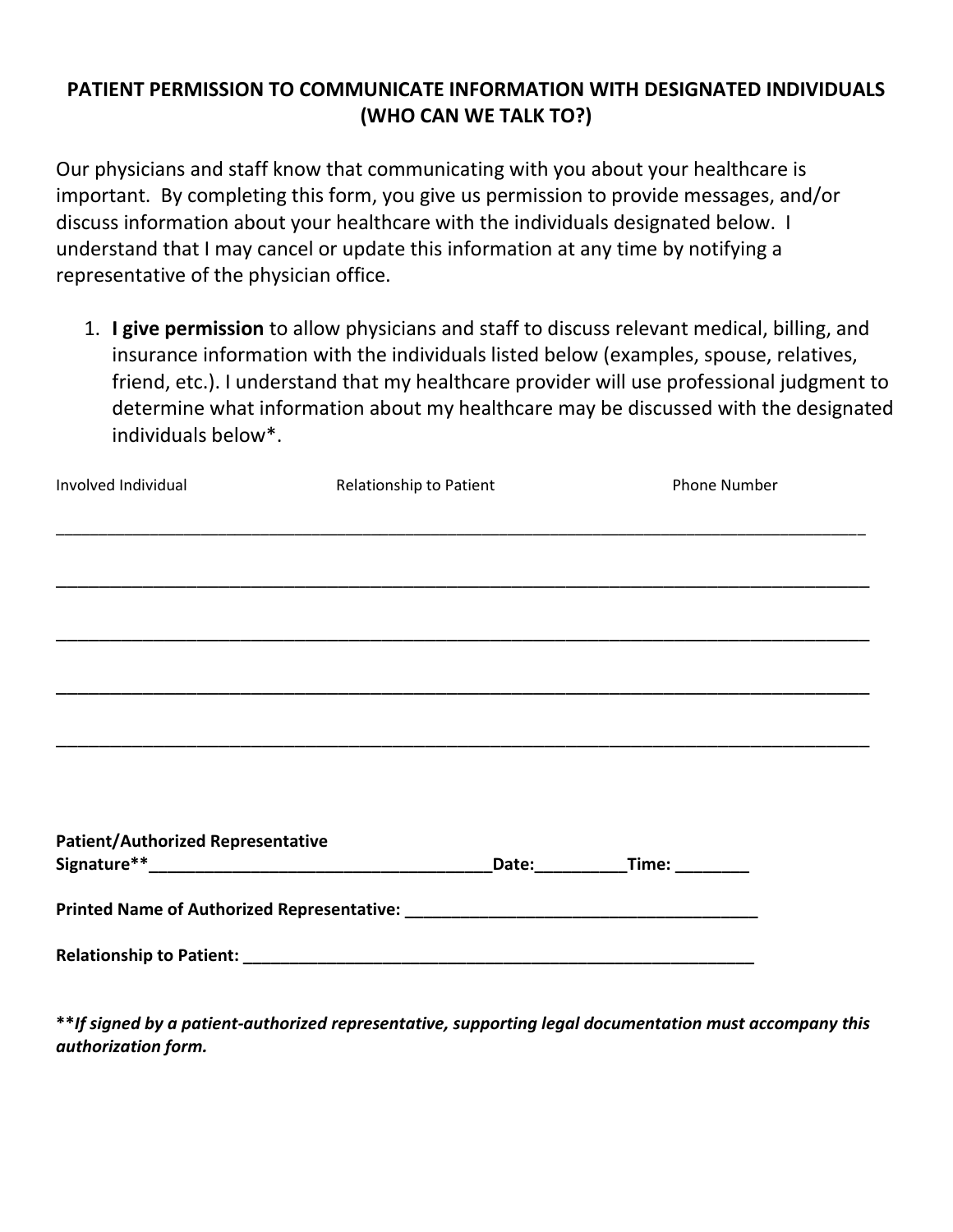# **Telephone Consumer Protection (TCPA) Consent Form**

Active communication with our patients is a key element in providing high quality health care services. To that end, 21<sup>st</sup> Century Oncology desires to communicate timely information regarding health care services and functions to you in the most effective means possible, including via automated telephone and text messaging. Federal law requires that we obtain your consent prior to communicating with you via these means. Please read and sign below so that we can communicate with you for these important purposes. We apologize for the formality of this consent, but it is required under law.

I authorize the use of my personal information, the name of my care provider, the time and place of my scheduled appointment(s), and other limited information, for the purpose of notifying me of a pending appointment, a missed appointment, overdue wellness exam, balances due, lab results, or any other healthcare related function. I consent to receiving multiple messages per day from my healthcare provider, when necessary, and I consent to allowing messages being left on my voice mail, answering system, or with another individual, if I am unavailable at the number provided by me.

I also authorize any of Dr. Daniel Ead's independent contractors agents and/or affiliates ("collectively, "Practice") to contact me through the use of any dialing equipment or an artificial voice or prerecorded voice or other messaging system, at any telephone number associated with my account including wireless telephone numbers, provided by me or found by means of skip tracing methods even if I am charged for the call, as well as through any email address or other personal contact information supplied by me. I expressly consent to receive any such automated calls. I understand that, depending on my plan, charges may apply to certain calls or test messages.

Patient Signature (or Signature of Patient's Authorized Representative)

\_\_\_\_\_\_\_\_\_\_\_\_\_\_\_\_\_\_\_\_\_\_\_\_\_\_\_\_\_\_\_\_\_\_\_\_\_\_\_\_\_\_\_\_\_\_\_\_\_\_\_\_\_\_\_\_\_\_\_\_\_\_\_\_\_\_\_\_\_\_

\_\_\_\_\_\_\_\_\_\_\_\_\_\_\_\_\_\_\_\_\_\_\_\_\_\_\_\_\_\_\_\_\_\_\_\_\_\_\_\_\_\_\_\_\_\_\_\_\_\_\_\_\_\_\_\_\_\_\_\_

Patient printed Name

\_\_\_\_\_\_\_\_\_\_\_\_\_\_\_\_\_\_\_\_

Date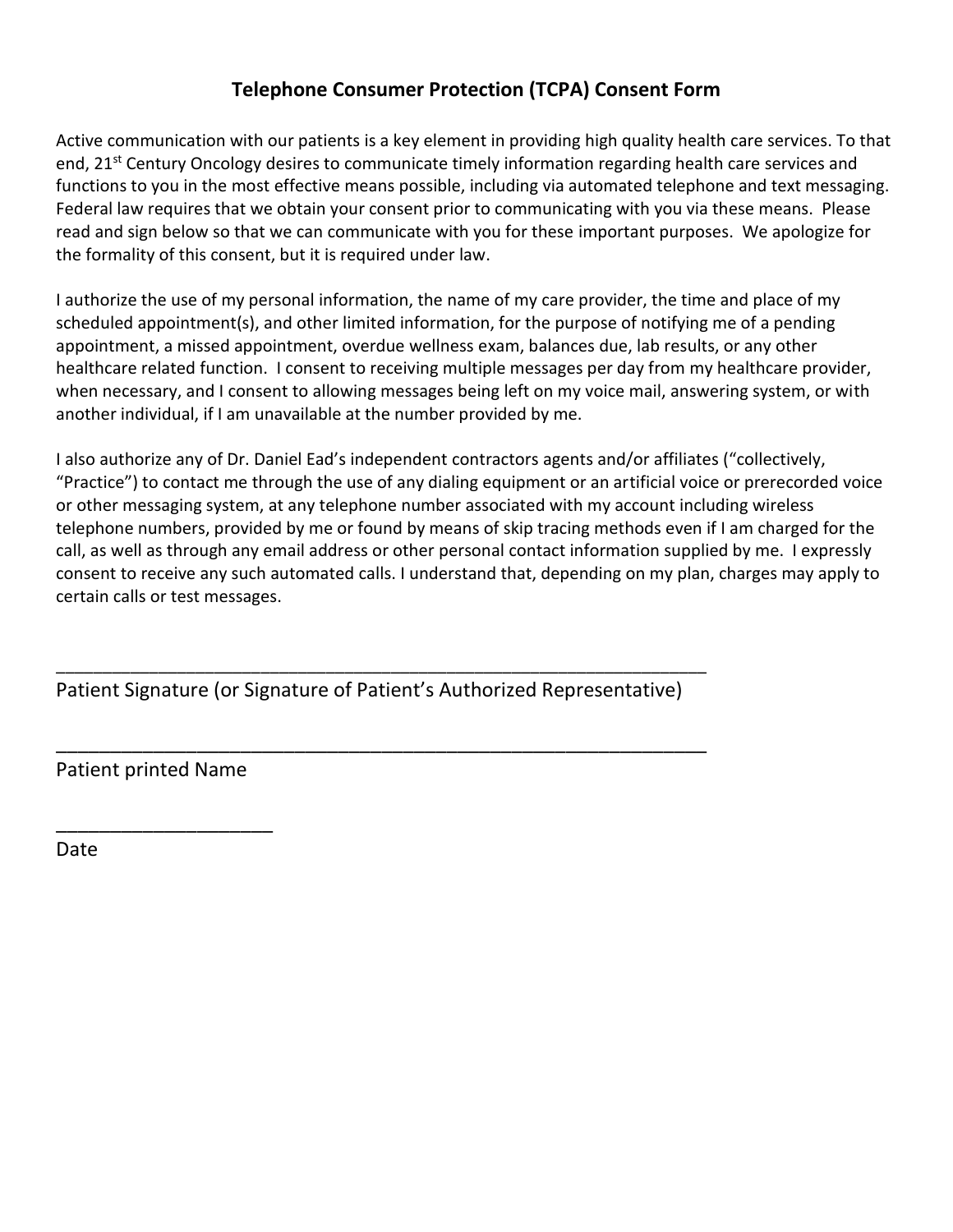#### **General Medical Records Release and Authorization for Use or Disclosure for Use or Disclosure of Protected Health Information**

Please complete the following information:

| Patient Name:                                                                   |                        |                                                                                                                                                                                                                                              |  |
|---------------------------------------------------------------------------------|------------------------|----------------------------------------------------------------------------------------------------------------------------------------------------------------------------------------------------------------------------------------------|--|
| Address:                                                                        |                        |                                                                                                                                                                                                                                              |  |
| Phone:                                                                          |                        |                                                                                                                                                                                                                                              |  |
| SSN:                                                                            |                        |                                                                                                                                                                                                                                              |  |
| I authorize the release the following information* (check all that apply)       |                        |                                                                                                                                                                                                                                              |  |
| $\Box$ All Records                                                              | $\Box$ Billing Records | □Laboratory / Pathology records                                                                                                                                                                                                              |  |
| $\Box$ X-ray / radiology records                                                |                        |                                                                                                                                                                                                                                              |  |
| transmitted disease, you are hereby authorizing disclosure of that information. |                        | **Note: If these records contain any information from previous providers or information about HIV/AIDS status, cancer diagnosis, drug/alcohol abuse or sexually                                                                              |  |
|                                                                                 |                        | These records are for services provided on the following date(s) $\frac{1}{2}$ and $\frac{1}{2}$ are records are for services provided on the following date(s) $\frac{1}{2}$ and $\frac{1}{2}$ are records are for services provided on the |  |
| Please send the records listed above to (use additional sheets if necessary)    |                        |                                                                                                                                                                                                                                              |  |
|                                                                                 |                        | Dr. Daniel Ead                                                                                                                                                                                                                               |  |
|                                                                                 |                        | 1216 N. University Drive<br>Plantation, FL 33322                                                                                                                                                                                             |  |
|                                                                                 |                        | FAX: 844-749-9804 or 954-472-4044                                                                                                                                                                                                            |  |
|                                                                                 |                        |                                                                                                                                                                                                                                              |  |

The information may be used/disclosed for each of the following purposes:

- At my request
- For my health care
- For payment/insurance
- For employment purposes
- Legal, Disability, Social Security

This authorization will be valid for one year from the date of signature. I understand that after the custodian of records discloses my health information, it may no longer be protected by federal privacy laws. I further understand that this authorization if **VOLUNTARY** and I may refuse to sign this authorization. By signing below I represent and warrant that I have authority to sign this document and authorize the use or disclosure of protected health information and there are no claims or orders pending or in effects that would prohibit limit, or otherwise restrict my ability to authorize the use or disclosure of this protected health information.

\_\_\_\_\_\_\_\_\_\_\_\_\_\_\_\_\_\_\_\_\_\_\_\_\_\_\_\_\_\_\_\_\_\_\_\_\_\_\_\_\_\_\_\_ \_\_\_\_\_\_\_\_\_\_\_\_\_\_\_\_\_\_\_\_\_\_\_\_\_\_\_\_\_\_\_

Patient or patients Representative Name Printed **Date** Date

\_\_\_\_\_\_\_\_\_\_\_\_\_\_\_\_\_\_\_\_\_\_\_\_\_\_\_\_\_\_\_\_\_\_\_\_\_\_\_\_\_\_\_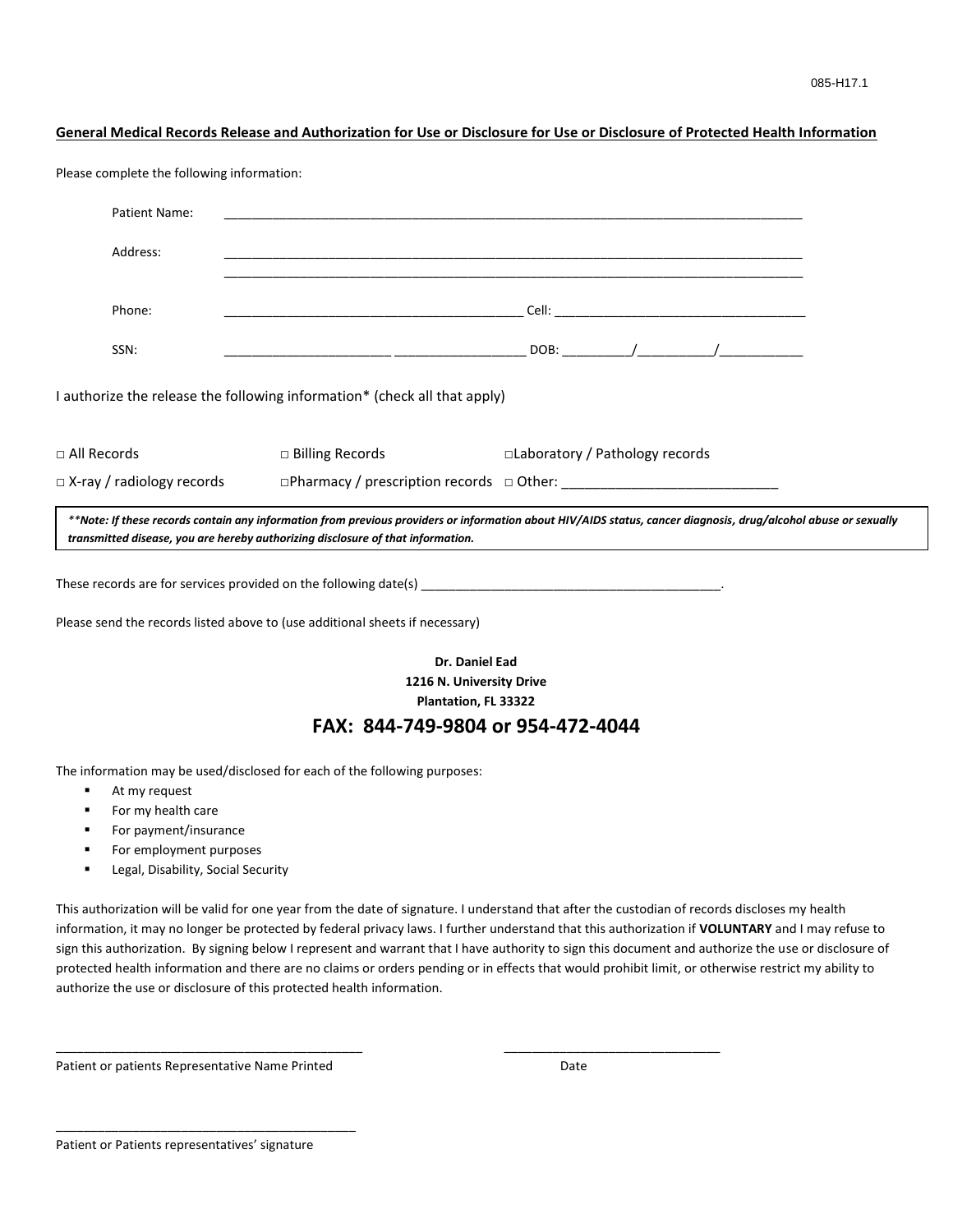### **ACKNOWLEDGMENT OF RECEIPT OF NOTICE OF PRIVACY PRACTICES**

**I hereby acknowledge:** A copy of the Notice of Privacy Practices was given to me.

If I came in for healthcare services in an emergency treatment situation, I was given the Notice as soon as reasonably practicable after the emergency treatment situation.

| Signature of Patient or Representative                                          | Date |
|---------------------------------------------------------------------------------|------|
|                                                                                 |      |
| <b>Printed Name</b>                                                             |      |
|                                                                                 |      |
| FOR OFFICE USE ONLY                                                             |      |
| If an acknowledgement is not obtained, please complete the information below:   |      |
|                                                                                 |      |
|                                                                                 |      |
| Reason acknowledgment was not obtained:                                         |      |
| $\Box$ Patient/family member received notice but refused to sign acknowledgment |      |
| □Emergency treatment situation                                                  |      |
| □Patient was incapacitated and no family member was present                     |      |
| □Unable to communicate due to language barriers                                 |      |
|                                                                                 |      |

\_\_\_\_\_\_\_\_\_\_\_\_\_\_\_\_\_\_\_\_\_\_\_\_\_\_\_\_\_\_\_\_\_\_\_\_\_\_\_\_\_\_\_\_\_\_ \_\_\_\_\_\_\_\_\_\_\_\_\_\_\_\_\_\_\_\_\_\_\_\_\_\_\_\_

Signature of Employee Date Date Date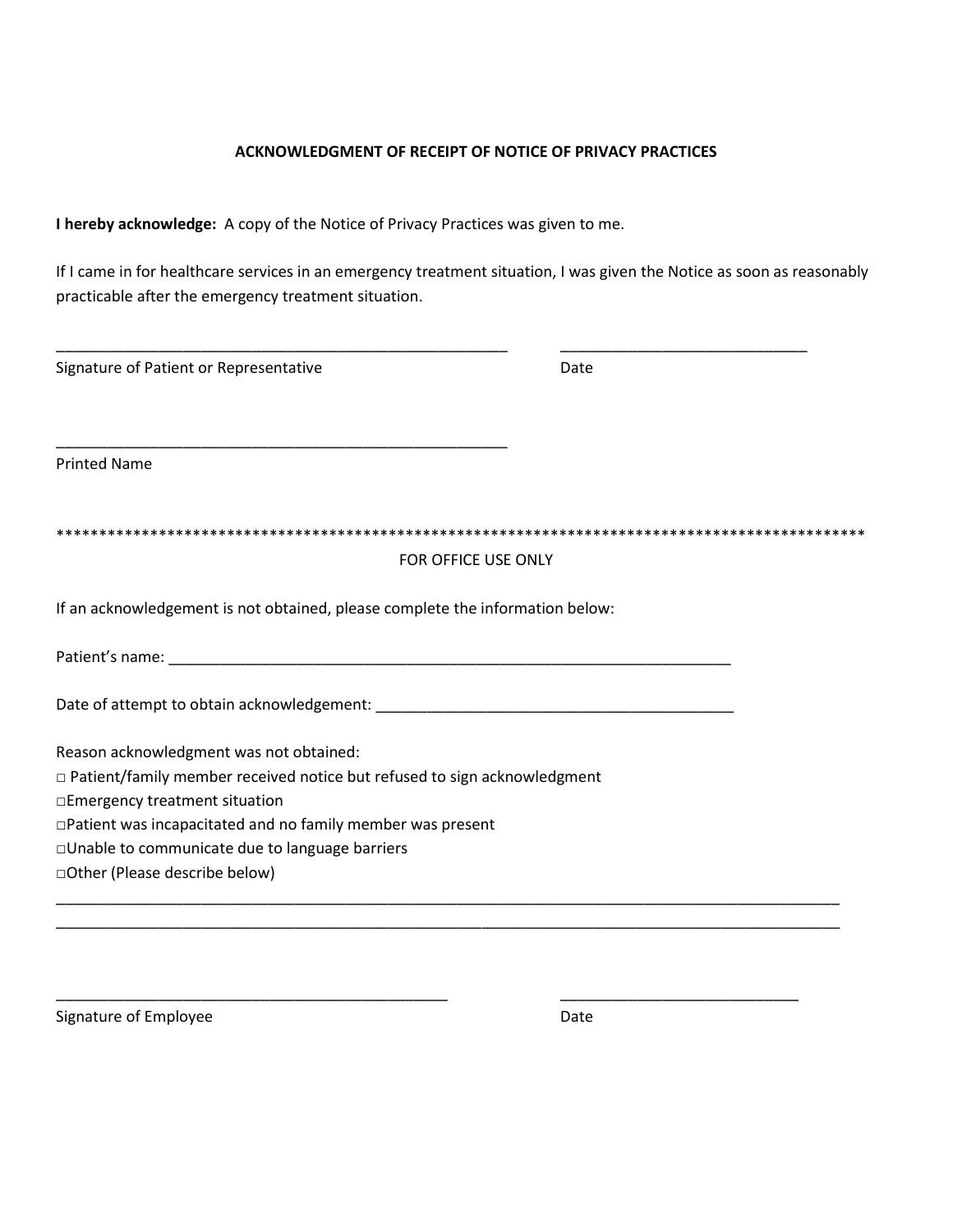PO Box 862152, Orlando, FL 32886-2152

## **ASSIGNMENT OF BENEFITS/RIGHT TO PAYMENT, PATIENT RESPONSIBILITY AND RELEASE OF INFORMATION FORM**

I, the undersigned, irrevocably assign to the provider/entity referenced above ("Provider"), all of my rights and benefits and any other interests that I have in any medical insurance plan, health benefit plan, indemnity plan, trust, fund or other source of payment for healthcare services (each a "Plan") in connection with medical services provided by Provider, its employees and agents. I understand that this document is a direct assignment of my rights and benefits under my Plan.

I instruct my insurance company to pay Provider directly for the professional or medical expense benefits payable to me. If my current policy prohibits direct payment to Provider, I instruct my insurance company to make out the check to me and mail it directly to the address of lockbox referenced above for the professional or medical expense benefits payable to me under my Plan as payment towards the total charges for the services rendered. In addition, I agree and understand that any funds I receive by my insurance company due for services rendered by Provider will be immediately signed over and sent directly to Provider.

## **Patient Responsibility**

I acknowledge and agree that I am responsible for all charges for services provided to me which are not covered by my Plan or for which I am responsible for payment under my Plan. To the extent no coverage exists under my Plan, I acknowledge that I am responsible for all charges for services provided and agree to pay all charges not covered by my Plan.

#### **Release of Information**

I authorize Provider and/or its agents to release any medical or other information about me in its possession to my Plan, the Social Security Administration, any state administrative agency, or their intermediaries or fiscal agents required or requested in connection with any claim for services rendered to me by Provider.

\_\_\_\_\_\_\_\_\_\_\_\_\_\_\_\_\_\_\_\_\_\_\_\_\_\_\_\_\_\_\_\_\_\_\_\_\_\_\_\_ \_\_\_\_\_\_\_\_\_\_\_\_\_\_\_\_\_\_\_\_\_\_\_\_\_\_\_\_

A photocopy of this Assignment shall be considered as effective and valid as the original.

Signature of Patient/Person Legally Responsible Date

\_\_\_\_\_\_\_\_\_\_\_\_\_\_\_\_\_\_\_\_\_\_\_\_\_\_\_\_\_\_\_\_\_\_\_\_\_\_\_\_ Print Name of Patient/Person Legally Responsible

\_\_\_\_\_\_\_\_\_\_\_\_\_\_\_\_\_\_\_\_\_\_\_\_\_\_\_\_\_\_\_\_\_\_\_\_\_\_\_\_

Relationship to Patient (If signed by Person Legally Responsible)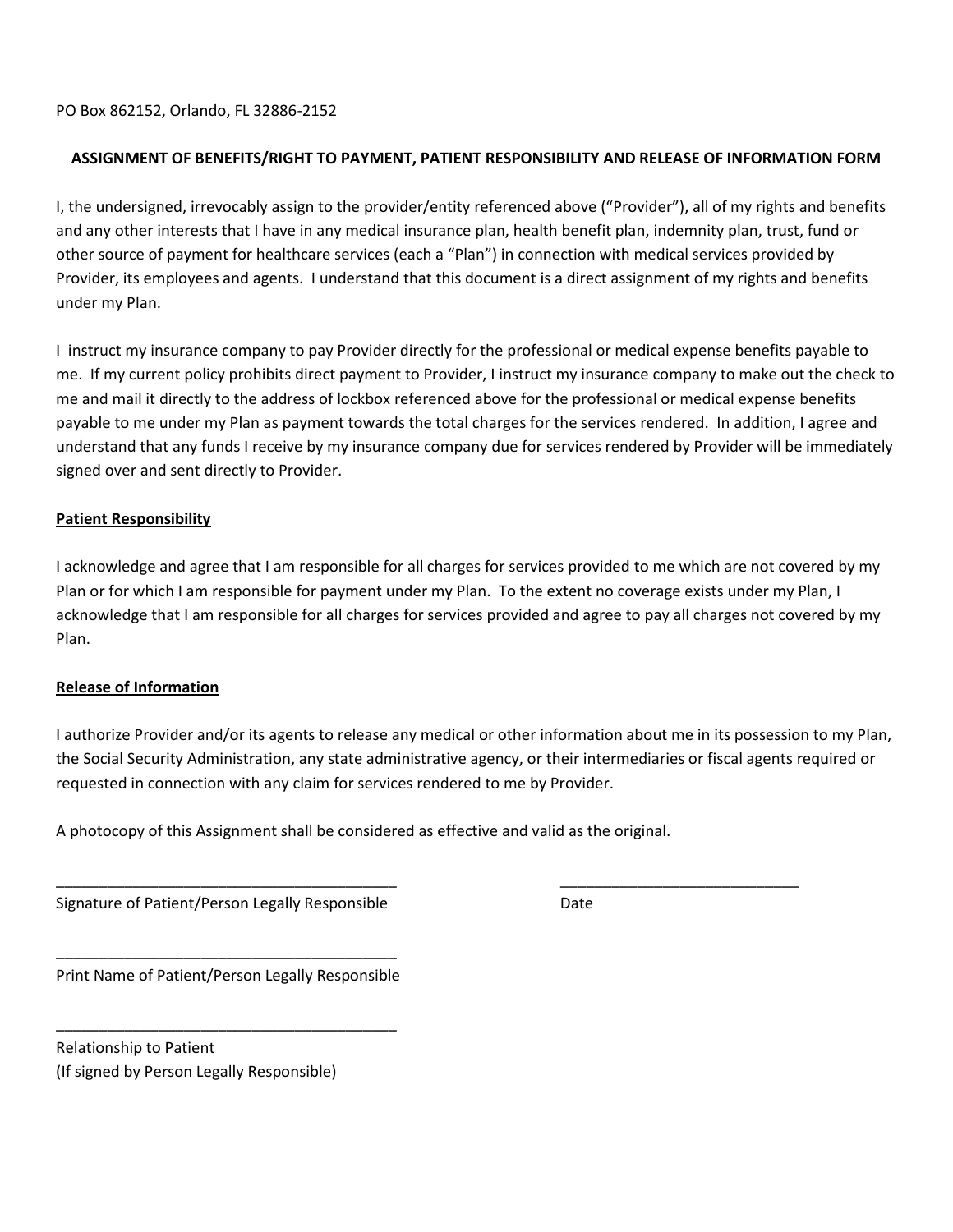#### **Notice of Privacy Practices Dr. Daniel Ead Ead Urology**

THIS NOTICE DESCRIBES HOW MEDICAL INFORMATION ABOUT YOU MAY BE USED AND ISCLOSED AND HOW YOU CAN GET ACCESS TO THIS INFORMATION. PLEASE REVIEW IT CAREFULLY

Each time you visit our physicians or receive treatment from us, a record of your visit is made. This record may contain your symptoms, examination and test results, diagnoses, treatment, a plan for future care or treatment, and billing-related information. This notice applies to all of the records of your care generated by your physician.

#### **Our Responsibilities**

We are required by law to maintain the privacy of your protected health information, to provide you with notice of our legal duties and privacy practices with respect to that protected health information, and to notify any affected individuals following a breach of any unsecured protected health information. We will abide by the terms of the notice currently in effect.

#### **Uses and Disclosures – How we may use and disclose protected health information about you**

For Treatment: We may use protected health information about you to provide you with treatment or services. We may disclose protected health information about your treatment and services to bill and collect payment from you, your insurance company, or a third-party payer. For example, we may need to give you insurance company information about your diagnosis so that it will pay us or reimburse you for the treatment.

**For Healthcare Operations:** We may use or disclose, as needed, your protected health information in order to run our practice. For example, members of the medical staff and/or quality improvement team may use information in your health record to assess the care and outcomes in your case and others like it. The results will then be used to continually improve the quality of care for all patients we serve.

We may also use and disclose protected health information:

- To business associated we have contracted with to perform an agreed-upon service
- To remind you that you have an appointment for medical care
- To assess your satisfaction with our services
- To inform you about possible treatment alternatives
- To inform you about health-related benefits or services
- To conduct case management or care coordination activities
- To contact you as part of our fundraising efforts, if any, though you will have the right to opt out of such communications
- To inform funeral directors consistent with applicable law
- For population-based activities relating to improving health or reducing healthcare costs
- For conducting training programs or reviewing competence of healthcare professionals

**Individuals Involved in your Care or Payment for Your Care:** We may release protected health information about to a friend or family member who is involved in your medical care or who helps pay for your care.

**Research:** We may disclose information to researchers when an institutional review board has approved the disclosure based on adequate safeguards to ensure the privacy of your health information and as otherwise allowed by law.

**Future Communications:** We may communicate with you via newsletters, mailings, or other means regarding treatment options, health-related information, disease management programs, wellness programs, or other community-based initiatives or activities in which our facility is participating.

- **As Required by Law,** we may also disclose health information to the following types of entities, including but not limited to:
	- The U.S. Food and Drug Administration
	- Public health or legal authorities charged with preventing or controlling disease, injury, disability, or other threat to health or safety
	- Correctional institutions (If you are in custody of a correctional institution or a law enforcement officer)
	- Workers compensation agents
	- Organ and tissue donation organizations
	- Military command authorities
	- Health oversight agencies
	- Funeral directors, coroners, and medical examiners
	- National security and intelligence agencies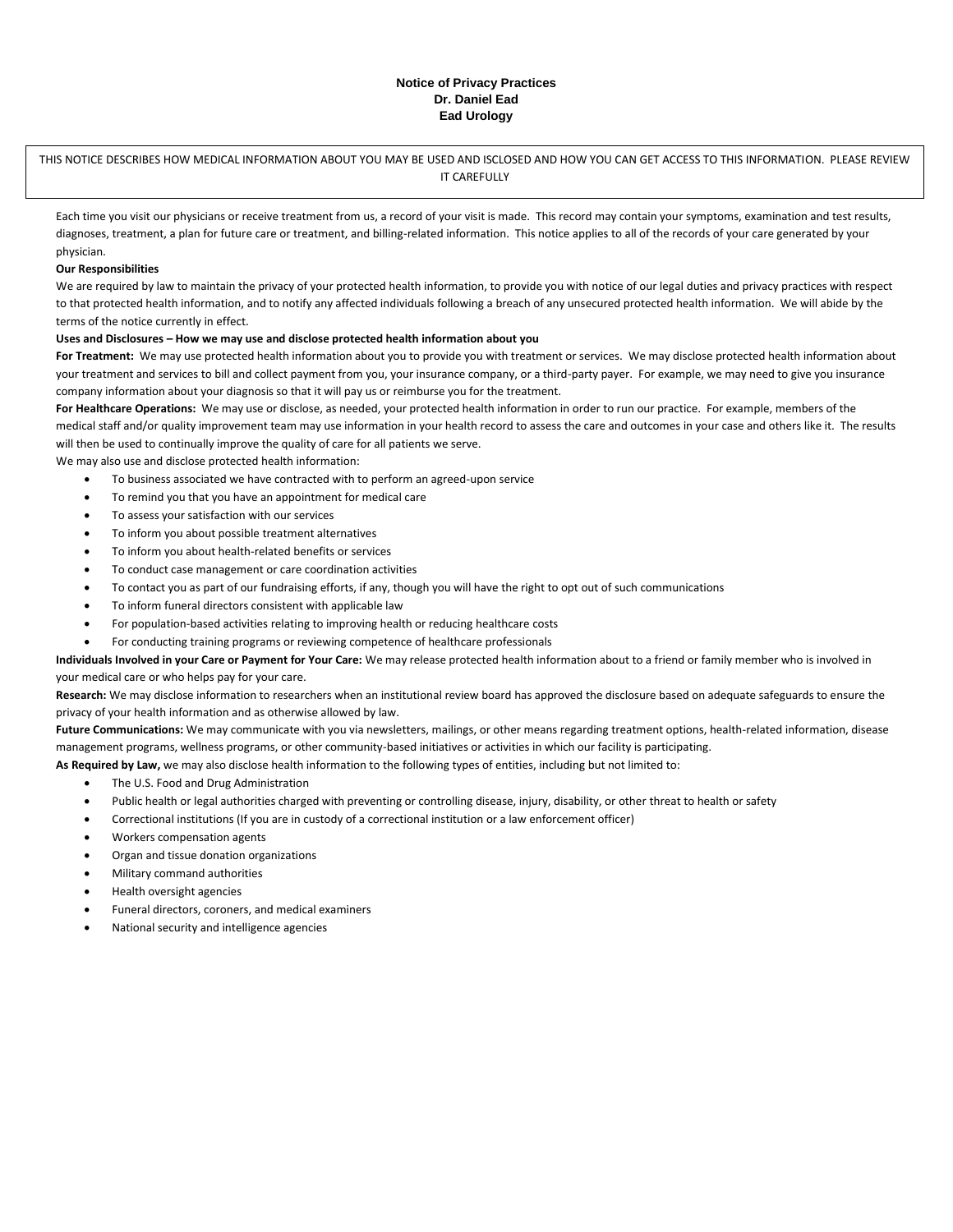#### **Notice of Privacy Practices ( PAGE TWO)**

Protective services for the president and others

**Law Enforcement / Legal Proceedings:** We may disclose health information for law enforcement purposes as required by law or in response to a valid subpoena or court order.

#### **Other Uses of Your Protected Health Information That Require Your Authorization**

Uses and disclosures of your protected health information that involve the release of psychotherapy notes (if any) marketing, sale of your protected health information, or other uses and disclosures not described in this notice or required by law will be made only with your separate written permission. If you give us permission to use or disclose protected health information about you, you may revoke that permission, in writing, at any time. If you revoke your permission, we will no longer use or disclose protected health information about you for the reasons covered by your written authorization. You understand that we are unable to take back any disclosures we have already made with your permission and that we are required to retain our records of the care that we provided to you. **Your Health Information Rights**

Although your health record is the physical property of the healthcare practitioner or facility that compiled it, you have the right to:

- Inspect and copy protected health information. You may request access to your records by contacting us. You may also ask that we send your health information directly to another person based on your signed written instructions. We may deny your request to inspect and copy in certain, very limited circumstances. If you are denied access to protected health information, you may request that the denial be reviewed in some situations. Another licensed healthcare professional chosen by us will review your request and the denial. The person conducting the review will not be the person who denied your request. We will comply with the outcome of the review. We reserve the right to charge you a reasonable fee to cover the cost of providing you with a copy of your records.
- Request an amendment. If you feel that protected health information we have about you is incorrect or incomplete, you may ask us to amend the information by making a request in writing that explains the reason for the requested amendment. You have the right to amend the information by making a request in writing that explains the reason for the requested amendment. You have the right to request an amendment for as long as the information is kept for or by us. We may deny your request for an amendment; if this occurs, you will be notified of the reason for the denial.
- Request an accounting of disclosures. This is a list of certain disclosures we make of your protected health information for purposes other than treatment, payment, healthcare operations, or certain other permitted purposes.
- Request restrictions or limitation on the protected health information we use or disclose about you for treatment, payment or healthcare operations. You also have the right to request a limit on the protected health information we disclose about you to someone who is involved in your care of the payment for your care, such as a family member or friend. For example, you could ask that we not use or disclose information about a surgery you had. We are not required to agree to your request, except as described below. If we do agree, we will comply with your request unless the information is needed to provide you emergency treatment. If you ask us not to disclose your health information to your health plan, we will agree as long as (i) the disclose would be for the purpose of payment or health care operations and is not otherwise required by law and (ii) the information only relates to items or services that someone other than your health plan has paid for in full.
- Request confidential communications. You have the right to request that we communicate with you about medical matters in a certain confidential way or at a certain location. For example, you may ask that we contact you at work or by U.S. mail. We will grant requests for confidential communications at alternative locations and/or via alternative means only if the request is submitted in writing and the written request includes a mailing address where you will receive bills for services rendered by the facility and related correspondence regarding payment for services. Please realize that we reserve the right to contact you by other means and at other locations if you fail to respond to any communication from us that requires a response.
- A paper copy of this notice. You may ask us to give you a copy of this notice at any time. Even if you have agreed to receive this notice electronically, you are still entitled to a paper copy of this notice. You may obtain a copy of this notice at our Web site at www.21stcenturyoncology.com.

#### **Changes to this Notice**

We reserve the right to change this notice; the revised notice will be effective for information we already have about you as well as any information we receive in the future. The current notice will be posted in the facility and will include the new effective date. Copies of any revised notices will be available on our website and will be provided to you upon your next visit to our facility after the effective date.

#### **Complaints**

If you believe your privacy rights have been violated, you may file a complaint with us by contacting our Privacy Officer toll-free at 1-866-679-8944, or by contacting the Secretary of the U.S. Department of Health and Human Services.

You will not be penalized for filing a complaint. For further information, contact: Privacy Officer 2270 Colonial Boulevard Ft. Myers, FL 33907 1-866-679-8944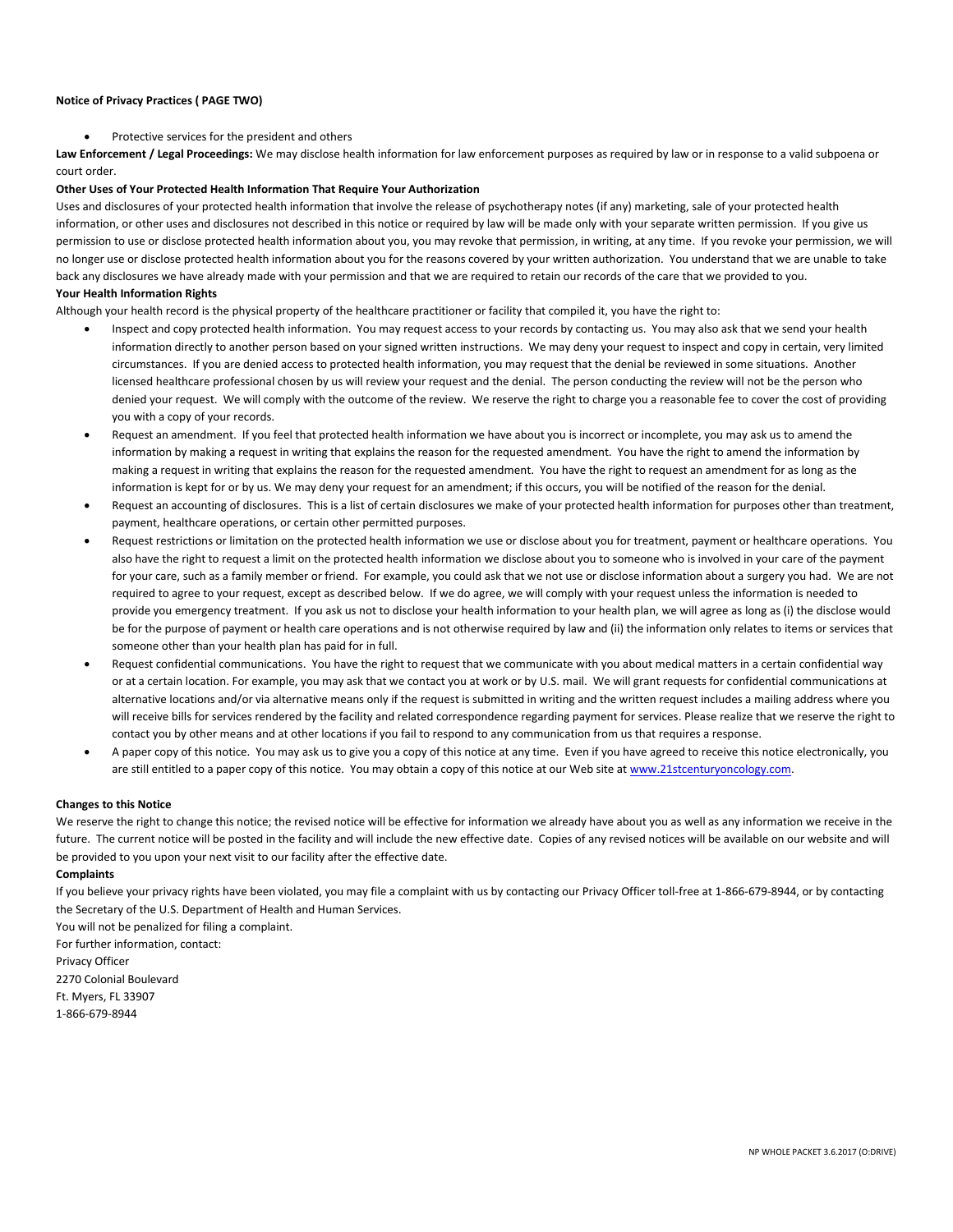# **Discrimination is Against the Law**

GenisesCare complies with applicable Federal civil rights laws and does not discriminate on the basis of race, color, national origin, age, disability, or sex. GenesisCare does not exclude people or treat them differently because ofrace, color, national origin, age, disability, or sex.

GenesisCare:

- Provides free aids and services to people with disabilities to communicate effectively with us, such as:
- Qualified sign language interpreters
- Written information in other formats (large print, audio, accessible electronic formats, other formats)
- Provides free language services to people whose primary language is not English, such as:
- Qualified interpreters
- Information written in other languages

If you need these services, please contact your physician office.

If you believe that GenesisCare has failed to provide these services or discriminated in another way on the basis of race, color, national origin, age, disability, or sex, you can file a grievance with: Civil Rights Coordinator, 2270 Colonial Blvd, Fort Myers, FL 33907, 866-679-

8944, [CivilRightsCoordinator@21co.com.](mailto:CivilRightsCoordinator@21co.com) You can file a grievance in person or by mail, phone, or email. If you need help filing a grievance, the Civil Rights Coordinator is available to help you.

You can also file a civil rights complaint with the U.S. Department of Health and Human Services, Office for Civil Rights, electronically through the Office for Civil Rights Complaint Portal, available at [https://ocrportal.hhs.gov/ocr/portal/lobby.jsf,](https://ocrportal.hhs.gov/ocr/portal/lobby.jsf) or by mail or phone at:

U.S. Department of Health and Human Services 200 Independence Avenue, SW Room 509F, HHH Building Washington, D.C. 20201 1-800-368-1019, 800-537-7697 (TDD)

Complaint forms are available at:<http://www.hhs.gov/ocr/office/file/index.html>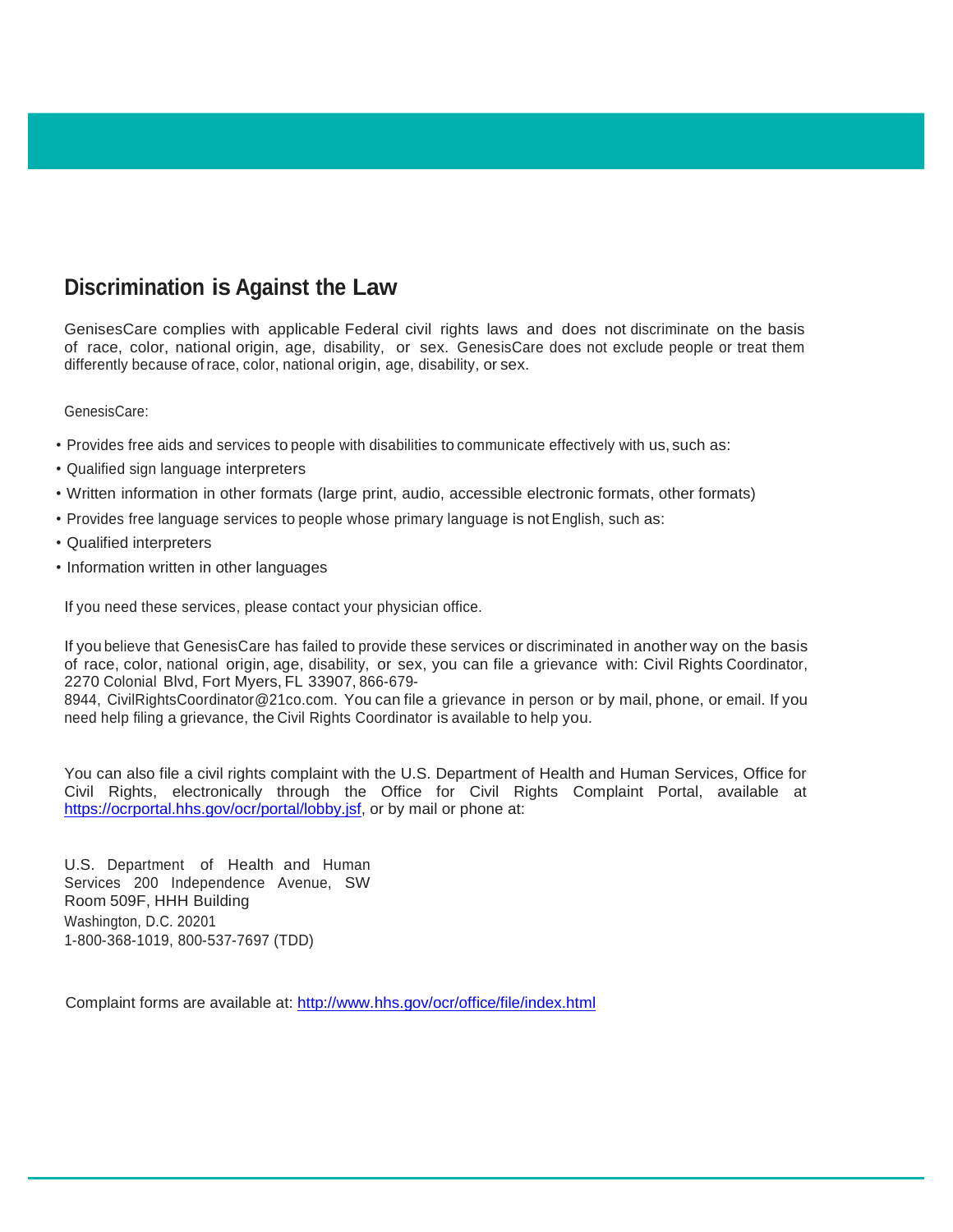#### **La discriminación es contra la ley**

GenesisCare cumple con las leyes federales de derechos civiles aplicables y no discrimina por motivos de raza, color, nacionalidad, edad, discapacidad o sexo. GenesisCare no excluye a las personas ni las trata de forma diferente debido a su origen étnico, color, nacionalidad, edad, discapacidad o sexo.

#### GenesisCare:

- Proporciona asistencia y servicios gratuitos a las personas con discapacidades para que se comuniquen de manera eficaz con nosotros, como los siguientes:
	- o Intérpretes de lenguaje de señas capacitados.
	- o Información escrita en otros formatos (letra grande, audio, formatos electrónicos accesibles, otros formatos).
- Proporciona servicios lingüísticos gratuitos a personas cuya lengua materna no es el inglés, como los siguientes:
	- o Intérpretes capacitados.
	- o Información escrita en otros idiomas.

Si necesita recibir estos servicios, comuníquese con Administrador de la práctica.

Si considera que GenesisCare no le proporcionó estos servicios o lo discriminó de otra manera por motivos de origen étnico, color, nacionalidad, edad, discapacidad o sexo, puede presentar un reclamo a la siguiente persona: Civil Rights Coordinator, 2270 Colonial Blvd, Fort Myers, FL 33907, 866-679-8944, [CivilRightsCoordinator@21co.com.](mailto:CivilRightsCoordinator@21co.com) Puede presentar el reclamo en persona o por correo postal, o correo electrónico. Si necesita ayuda para hacerlo, Civil Rights Coordinator está a su disposición para brindársela.

También puede presentar un reclamo de derechos civiles ante la Office for Civil Rights (Oficina de Derechos Civiles) del Department of Health and Human Services (Departamento de Salud y Servicios Humanos) de EE. UU. de manera electrónica a través de Office for Civil Rights Complaint Portal, disponible en [https://ocrportal.hhs.gov/ocr/portal/lobby.jsf,](https://ocrportal.hhs.gov/ocr/portal/lobby.jsf) o bien, por correo postal a la siguiente dirección o por teléfono a los números que figuran a continuación:

U.S. Department of Health and Human Services 200 Independence Avenue, SW Room 509F, HHH Building Washington, D.C. 20201 1-800-368-1019, 800-537-7697 (TDD)

Puede obtener los formularios de reclamo en el sitio web: <http://www.hhs.gov/ocr/office/file/index.html>